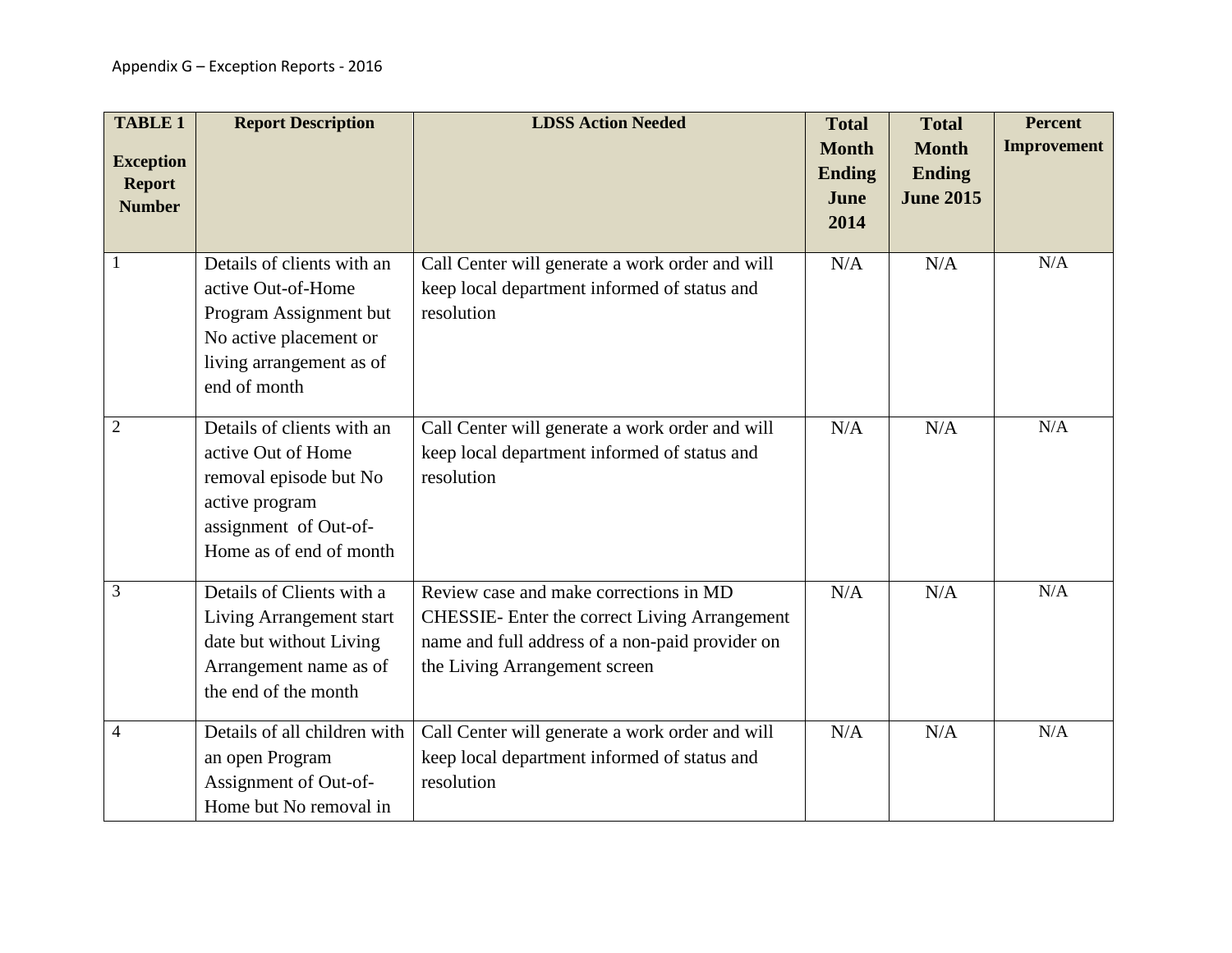| <b>TABLE 1</b><br><b>Exception</b><br><b>Report</b><br><b>Number</b> | <b>Report Description</b>                                                                                                                                                                          | <b>LDSS Action Needed</b>                                                                                                                                                                                                                                                                                                                                                                                                                                                                                                                                                                                                                                         | <b>Total</b><br><b>Month</b><br><b>Ending</b><br>June<br>2014 | <b>Total</b><br><b>Month</b><br><b>Ending</b><br><b>June 2015</b> | <b>Percent</b><br>Improvement |
|----------------------------------------------------------------------|----------------------------------------------------------------------------------------------------------------------------------------------------------------------------------------------------|-------------------------------------------------------------------------------------------------------------------------------------------------------------------------------------------------------------------------------------------------------------------------------------------------------------------------------------------------------------------------------------------------------------------------------------------------------------------------------------------------------------------------------------------------------------------------------------------------------------------------------------------------------------------|---------------------------------------------------------------|-------------------------------------------------------------------|-------------------------------|
|                                                                      | MD CHESSIE as of the<br>end of the month                                                                                                                                                           |                                                                                                                                                                                                                                                                                                                                                                                                                                                                                                                                                                                                                                                                   |                                                               |                                                                   |                               |
| 5                                                                    | Details of all children with<br>more than one removal<br>episode in MD CHESSIE<br>as of the end of the month                                                                                       | Call Center will generate a work order and will<br>keep local department informed of status and<br>resolution                                                                                                                                                                                                                                                                                                                                                                                                                                                                                                                                                     | N/A                                                           | N/A                                                               | N/A                           |
| 6                                                                    | Details of all children with<br>an active Program<br>Assignment of Out-of-<br>Home and an active<br>Placement/Living<br>Arrangement but who are<br>21 years or older as of the<br>end of the month | Review case and make corrections in MD CHESSIE -<br>End date the Placement or Living Arrangement end<br>date as of the child's 21st. birthday (or sooner if child<br>actually left care sooner); the child(ren) must exit care<br>as of his or her 21st. birthday. Trouble shooting steps:<br>1. Ensure all validations have occurred.<br>Workers should not select options "No" or<br>"On-hold" from the Validation hyperlink<br>2. End date Placement by selecting<br>"Permanently Leaving Custody and Care" 3.<br>Ticklers must be resolved<br>4. If Tickler is assigned to an old worker, no<br>longer there; contact SSA for the creation of a<br>work order | 66                                                            | 44                                                                | 33%                           |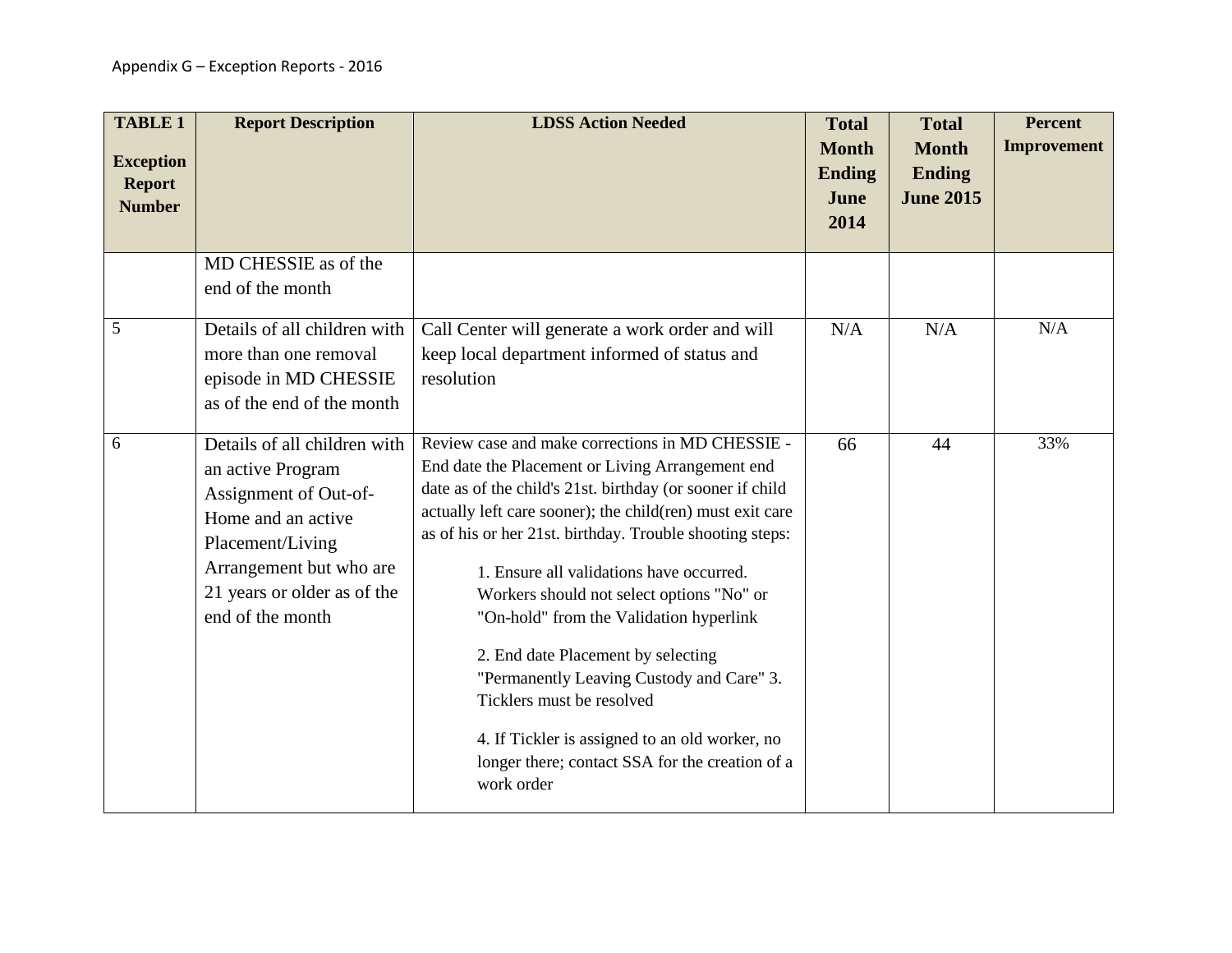| <b>TABLE 1</b><br><b>Exception</b><br><b>Report</b><br><b>Number</b> | <b>Report Description</b>                                                                                  | <b>LDSS Action Needed</b>                                                                                                                                                                                                                                                                                                                                                                                                                                                                                                                                                                                                                           | <b>Total</b><br><b>Month</b><br><b>Ending</b><br>June<br>2014 | <b>Total</b><br><b>Month</b><br><b>Ending</b><br><b>June 2015</b> | <b>Percent</b><br>Improvement |
|----------------------------------------------------------------------|------------------------------------------------------------------------------------------------------------|-----------------------------------------------------------------------------------------------------------------------------------------------------------------------------------------------------------------------------------------------------------------------------------------------------------------------------------------------------------------------------------------------------------------------------------------------------------------------------------------------------------------------------------------------------------------------------------------------------------------------------------------------------|---------------------------------------------------------------|-------------------------------------------------------------------|-------------------------------|
|                                                                      |                                                                                                            | 5. End date the removal<br>6. Should any warning messages display<br>during this process, contact the MD CHESSIE<br>Help desk at the number on the bottom of the<br>form                                                                                                                                                                                                                                                                                                                                                                                                                                                                            |                                                               |                                                                   |                               |
| $\overline{7}$                                                       | Details of children in Out-<br>of-Home with a Living<br>Arrangement of Unknown<br>Whereabouts <sup>1</sup> | Review case and make corrections in MD<br>CHESSIE - End date the Placement or Living<br>Arrangement end date as of the child's 21st.<br>birthday (or sooner if child actually left care<br>sooner); the child(ren) must exit care as of his or<br>her 21 <sup>st</sup> birthday. Trouble shooting steps:<br>1. Ensure all validations have occurred.<br>Workers should not select options "No" or<br>"On-hold" from the Validation hyperlink<br>2. End date Placement by selecting<br>"Permanently Leaving Custody and Care"<br>3. Ticklers must be resolved<br>4. If Tickler is assigned to an old worker,<br>no longer there; contact SSA for the | 421                                                           | 282                                                               | 33%                           |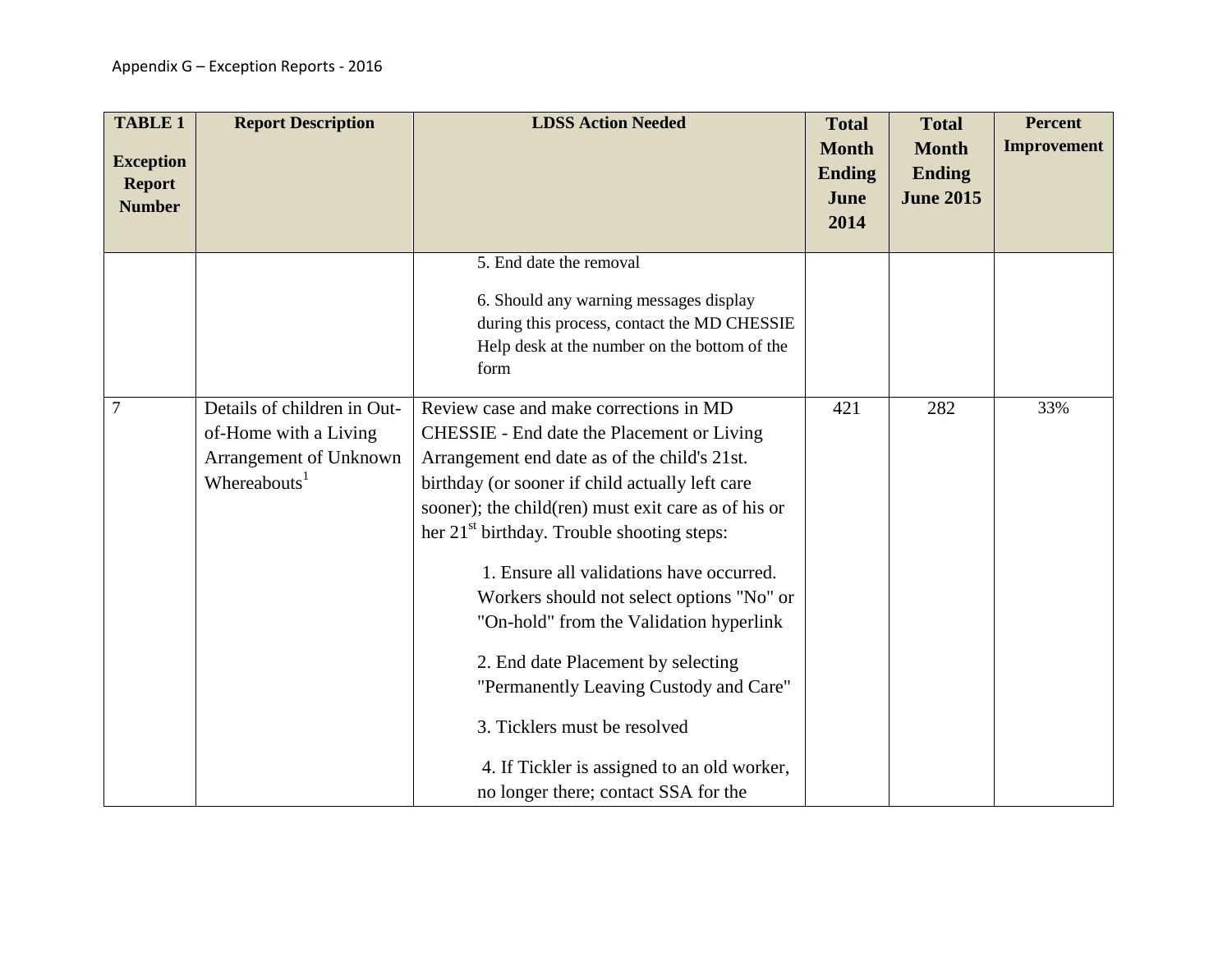| <b>TABLE 1</b><br><b>Exception</b><br><b>Report</b><br><b>Number</b> | <b>Report Description</b>                                                                                                                                                                                                                                                                      | <b>LDSS Action Needed</b>                                                                                                                                                                                                                                                                                                                                                                                                                                                                                                                                                                                                                                                                                                | <b>Total</b><br><b>Month</b><br><b>Ending</b><br>June<br>2014 | <b>Total</b><br><b>Month</b><br><b>Ending</b><br><b>June 2015</b> | <b>Percent</b><br><b>Improvement</b> |
|----------------------------------------------------------------------|------------------------------------------------------------------------------------------------------------------------------------------------------------------------------------------------------------------------------------------------------------------------------------------------|--------------------------------------------------------------------------------------------------------------------------------------------------------------------------------------------------------------------------------------------------------------------------------------------------------------------------------------------------------------------------------------------------------------------------------------------------------------------------------------------------------------------------------------------------------------------------------------------------------------------------------------------------------------------------------------------------------------------------|---------------------------------------------------------------|-------------------------------------------------------------------|--------------------------------------|
|                                                                      |                                                                                                                                                                                                                                                                                                | creation of a work order<br>5. End Date the removal<br>6. Should any warning messages display<br>during this process, contact the MD<br>CHESSIE Help desk at the number on the<br>bottom of the form                                                                                                                                                                                                                                                                                                                                                                                                                                                                                                                     |                                                               |                                                                   |                                      |
| 8                                                                    | Children who have<br>Placement open and also<br>have a Living<br>Arrangement of Trial<br>Home Visit, Runaway,<br>Hospitalization, Mother's<br>Home, Father's Home,<br>Mother and Father's<br>Home, Father and<br>Stepmother, Mother and<br>Step Father, Relative<br>Home for over thirty days. | Review case with Supervisor or LDSS<br>Leadership - MD CHESSIE corrections may be<br>needed - This data may be correct; if data is<br>correct, review case to determine if Placement<br>structure should continue to be maintained (i.e. if<br>the department should continue to fund this<br>placement). If data is incorrect, create a new<br>placement structure and ensure the provider is<br>eligible for this placement structure; or create a<br>new Living Arrangement. While this situation<br>may not necessarily denote an error or<br>inappropriate placement, this report is provided to<br>the LDSS administration as these cases should be<br>reviewed monthly to ensure proper Placement<br>and funding. | 78                                                            | 29                                                                | 63%                                  |